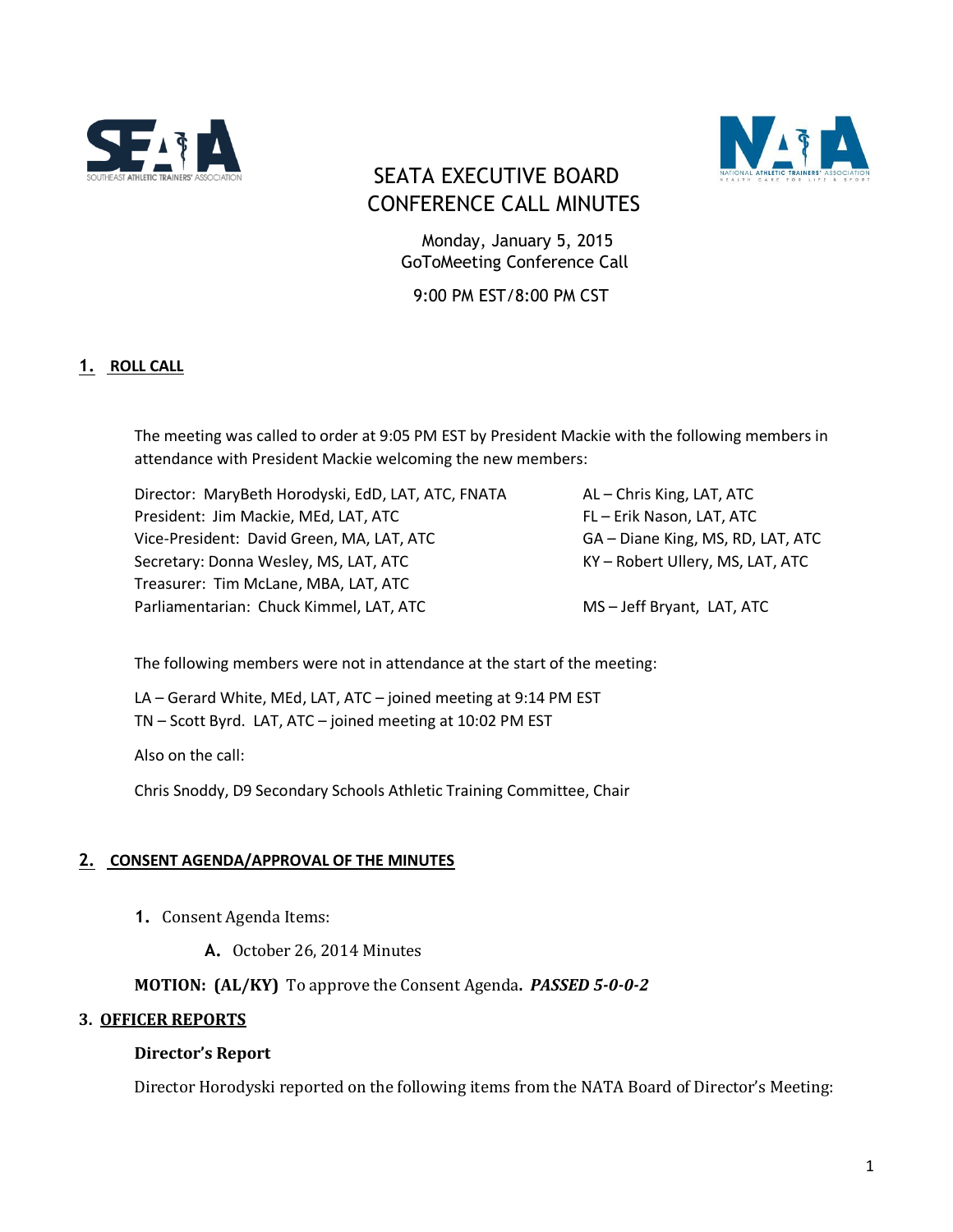- 1. The Board approved the development of the Inter-Association Task Force on Malignant Hyperthermia and Sudden Death in Sport.
- 2. The Kory Stringer Institute is working on a Secondary School Insurance Research Project and looking at excess medical and liability cost reduction when an Athletic Trainer is present at the school. The Board approved \$50,000 to assist with this project in addition to the partial funding by the NFL.
- 3. The Board approved \$23,000 for funding a Healthcare Economist Researcher from Western Michigan University as recommended by the Executive Committee on Education to continue discussion on appropriate degree level.
- 4. The Athletic Training Strategic Alliance group new logo was approved by the Board.
- 5. CMS decided against implementing the proposed rule change that would change the Durable Medical Equipment, Orthotic, Prosthetics, and Supplies provider rule. The NATA staff will continue to work on this as we anticipate this being brought up again in the future.
- 6. NFL continues to grow with putting an Athletic Trainer in Secondary Schools and is ahead of the outlined goal.
- 7. Approved funding for Strategic Issues in Athletic Training Lecture Series to be presented at District Meetings. It will not be forced upon the Districts but will be working with Districts to make this a timely event.
- 8. Proposed change in Journal of Athletic Training Committee structure. Committee is in the process of training younger ATs in the various leadership roles.
- 9. NATA election analysis from Presidential election was discussed. Overall 21.4 % nationally, in 2011 it was 24.3%. Across the nation there was a drop. Unfortunately this seems to be consistent with trends in other professional organizations. District 9 had a 17.8% turnout of members that voted; this was the lowest of all 10 districts. We need to try identify what is going on with the lack of involvement in our District.

KY – 26.7 TN – 17.2  $AL - 18.4$ MS – 19.5 GA -16.5 LA -18.8

FL -15.6

We had 3 of the 10 states with the lowest voter turnout.

## **President's Report**

- 1. President Mackie thanked those involved in the various on-going projects and committee efforts.
- 2. ATSS registration is moving along and we are almost at a record number. Patti, Karen, and R.T. have made some good program changes.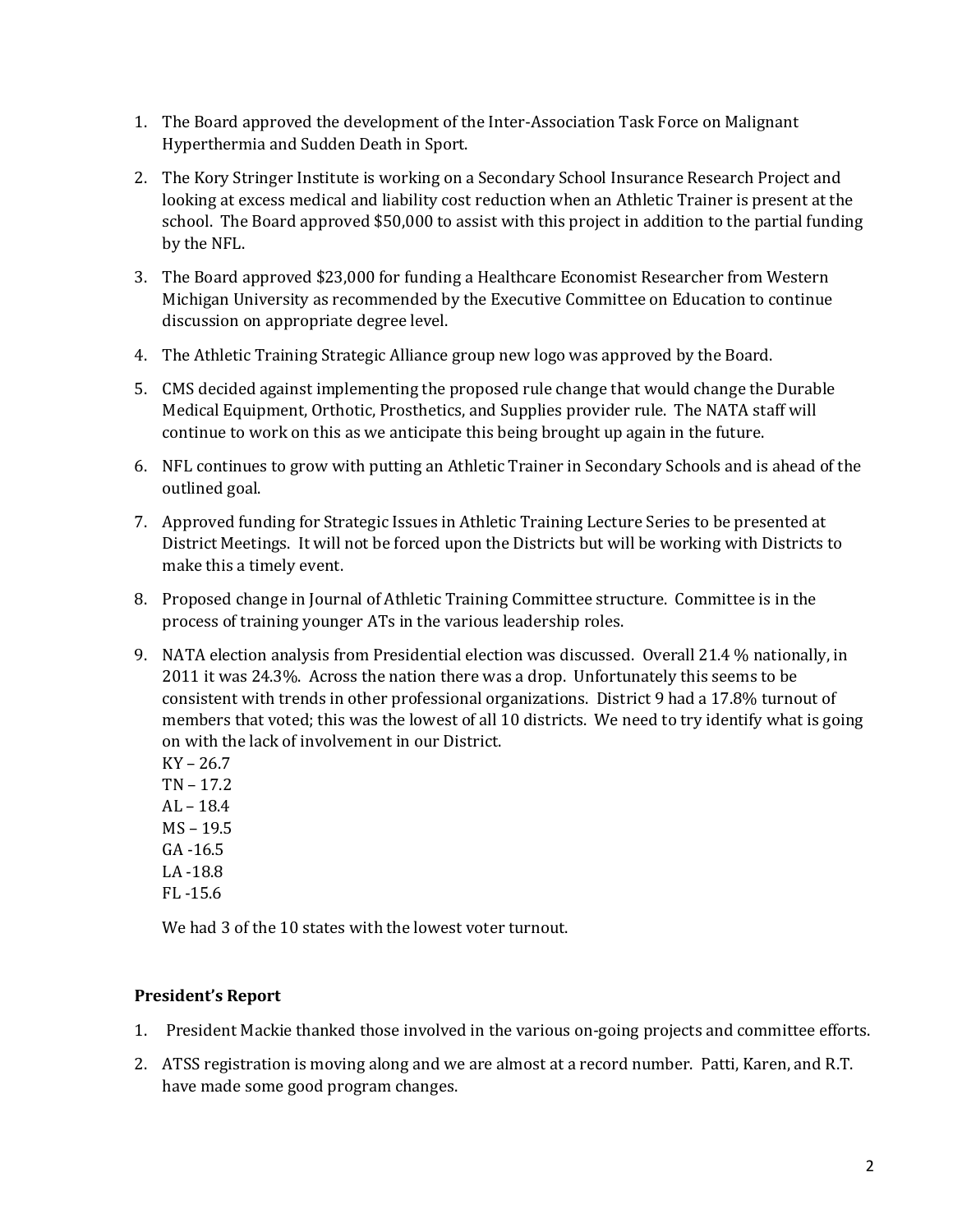3. Thanks to Aaron Sciascia for working to get the 10.5 EBP CEUs.

#### **Vice-President's Report**

- 1. Vice-President Green gave a brief report on the CSMM planning committee. Thanks to Aaron Sciascia for his outstanding work on the EBPs. There are 6.5 with the Basic Registration and Sunday's session will have a separate fee to help offset the cost of the speaker. We are looking forward to a banner year.
- 2. He reported on the fundraising ideas for the social that will be going to the NATA Foundation this year. We will try to get something together for Saturday night in celebration of the 40<sup>th</sup>. Vice-President Green has sent out an email to many of those that were at the original meeting and the response has been very good for those that have been invited back.
- 3. Rich Frazee is continuing to work on the corporate partners.
- 4. Once the agenda gets online, we hope to go live with registration in the next two weeks.
- 5. Dr. Patti Tripp may have already contacted some to ask for assistance from State Presidents on getting donations and door prizes for the Foundation fundraiser, but any assistance that can be provided is greatly appreciated. The plan is to again go off site to same location as last year.
- 6. Vice-President Green again thanked Aaron Sciascia, Brady Tripp, and Shelley Linens for their hard work in putting together this program.

#### **Secretary's Report**

- 1. Secretary Wesley reported that the State Secretaries and Presidents should have received an updated membership list on Jan. 2. Current membership is 5,599 active with 2,342 non-members for a 7,941 total possible membership. Members that have not paid are still included as active until after March 15 when they become suspended.
- 2. All current members have been uploaded to the Wild Apricot website. Please provide feedback on the Wild Apricot website as it continues to be a work in progress. We are currently live with registration for the ATSS meeting and a few other categories. Most of the committee pages will need to be updated with new members. Any and all feedback is welcome and let her know if you do not know the link to the new site. Secretary Wesley may also be asking some that are familiar with Wild Apricot for some assistance.
- 3. More information on membership statistics will be provided after the District Secretary and Treasurers meeting in Dallas.
- 4. Secretary Wesley voiced some concern on the number of members that have not renewed their membership as of yet.
- 5. Reminder to send information for eBlasts and upcoming Newsletter items to Secretary Wesley by the 15th.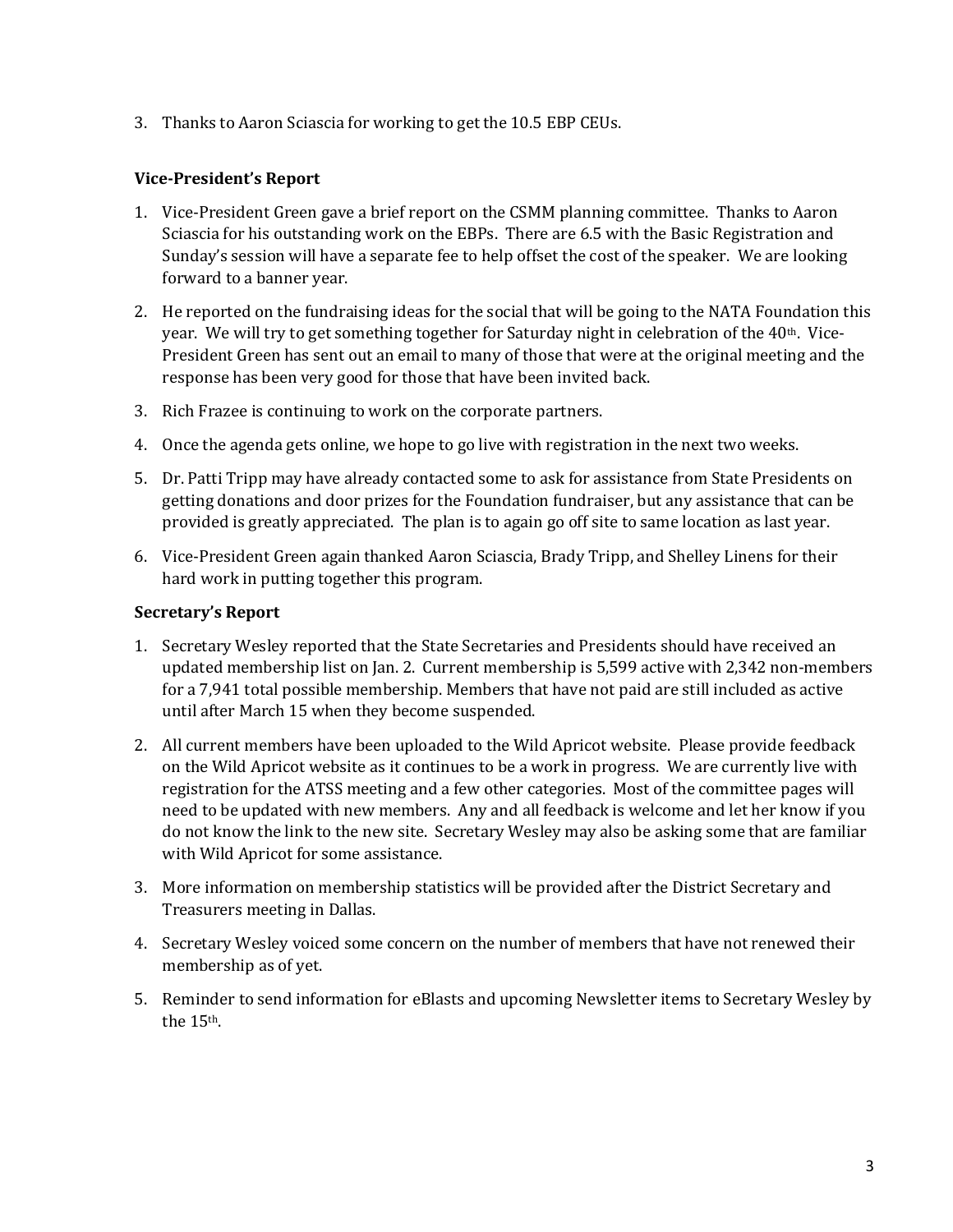#### **Treasurer's Report**

- 1. Treasurer McLane reported that we have had a strong registration for the ATSS and that Tracks B and C are full with some on the waiting list. Most have already pre-paid with the Wild Apricot system and communications from Patti and Karen.
- 2. Currently there is \$ 375,161.29 in the checking account.
- 3. State Presidents need to send Treasurer McLane an updated treasurer list and the address where the President would like the check for dues money to go (president vs. treasurer) and if they want it now or February.
- 4. Investment account is currently at \$ 302,119.16. We are still in a good position even with the hit on the market the past few weeks.
- 5. There was a discussion about when the dues payments for those involved in the installment program are dispersed to states. Currently the procedure is to not provide payment to the states for those individuals until after the full payment has been received by the NATA. These members are counted as active in the membership numbers, but the last installment payment is due March 14.
- 6. Treasurer McLane reminded the Board that the bill (almost \$9,000) for the projectors and computers has not come across yet and it will be split across both meetings in the budget.
- 7. Treasurer McLane reminded State Presidents about being able to use the equipment at state meetings for only covering the cost of shipping and handling.
- 8. Treasurer McLane led a discussion about purchasing the storage equipment and transportation containers for the projectors.
- **9.** Alabama President King reported that AL will be having a treasurer election due to the fact that current treasurer moved out of state. Treasurer McLane asked President King to let him know if he wants the check mailed to him now or to wait until after the election.
- **10.** Mississippi President Bryant reported that MS will have a change in treasurer as of January 6. President Mackie reminded State Presidents that this is why it is important to notify Tim on any changes quickly because a check was about to go out and would have been sent to the previous treasurer.

#### **4. UNFINISHED BUSINESS**

1. Policy & Procedures Task Force Update - Secretary Wesley reported that the Governance Committee has gone back to review and pull the motions and informational items on finances and policies from the past five years of meeting minutes. This is being used to cross reference and update our P&P. Secretary Wesley reported that she has not heard from any committee on their updates to their specific sections; Board liaisons were again asked to have the chairs review this material. There was a brief discussion on the Committee on Practice Advancement and the needed changes for this new committee.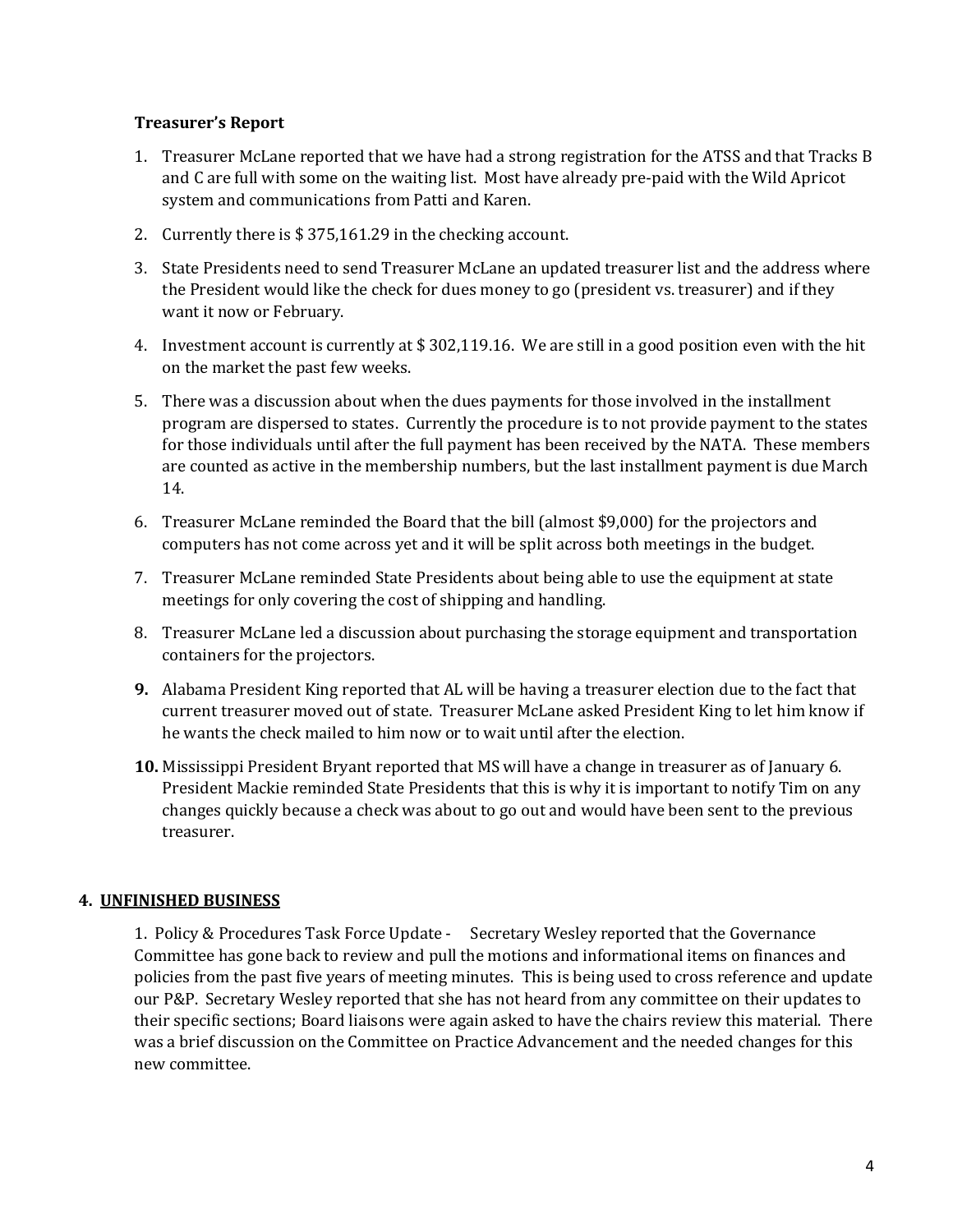2. Strategic Plan Task Force Update – President Diane King (GA) reported on her committee with mention of the new members from the YPC (Bart Folse and Ashley Morgan) and Student Senate (Tiffany Yam and Tanner Hillis). She is still reviewing the data and compiling the results to identify some primary focus areas. President King requested feedback on the best way to provide information to the members about some of the results from our membership survey. There was discussion about having an overall summary for the newsletter, but identify ways of letting the members know that their voices were heard. There was a discussion about having a focus group at ATSS to ask the students about involvement and membership and what SEATA can do for them as an upcoming profession. Secretary Wesley and President King will work to set this up for the Student Meeting. Plan is to have a plan of action by March meeting.

## **11. NEW BUSINESS**

1. There was a discussion about the recommendation from the Ethnic Diversity Advisory Committee to develop a scholarship in the memory of Dr. Arnold Bell. Plan is to name this scholarship now and allow the committee to move forward with obtaining funds. The EDAC will work with the Scholarship Committee to finalize the criteria for candidates. The EDAC will be responsible for raising the funds for this scholarship. Once the funds are raised for a few years, we will then announce this to the membership. Plans are for the 2015-16 scholarship year and would be a \$500- \$1,000 scholarship.

**MOTION: (MS/AL)** Approve the recommendation of Ethnic Diversity Advisory Committee's request to create a Dr. Arnold Bell graduate student scholarship for minority athletic training students for 2015-16. **VOTE 6-0-0-1** *PASSED*

2**. MOTION: (FL/Wesley)** To approve the SEATA Hall of Fame Committee's recommendation of Stephanie Lennon for the 2015 SEATA Hall of Fame induction. **6-0-0-1 PASSED**

3.Conflict of Interest Policy was reviewed and discussed by Treasurer McLane. Secretary Wesley will be distributing this to the Board in March and will be responsible for keeping these records and reviewing annually with all Board members and Committee Chairs.

**MOTION**: (KY/LA) To approve the SEATA Conflict of Interest Policy as presented. **VOTE: 6-0-0-1 PASSED**

4. The Safe Schools Award Funding proposal was presented and discussed by Chris Snoddy. This information will be dispersed to state representatives once it is approved and can be submitted in the website. The process is in place once this proposal is approved.

**MOTION: (GA/KY)** To accept the Safe Sports Schools Award Grant Funding proposal from the Secondary Schools Athletic Trainers' Committee.

The proposal was amended to reflect that the applications should be forwarded to the SEATA SSATC Chair prior to being submitted to the NATA. There was considerable discussion about the need for the Executive Board to review and approve candidates for funding of this grant. President Byrd voiced concern about making sure that candidates are aware that they are not guaranteed funding by applying for this grant. The proposal was amended to reflect the need to bring candidates forward to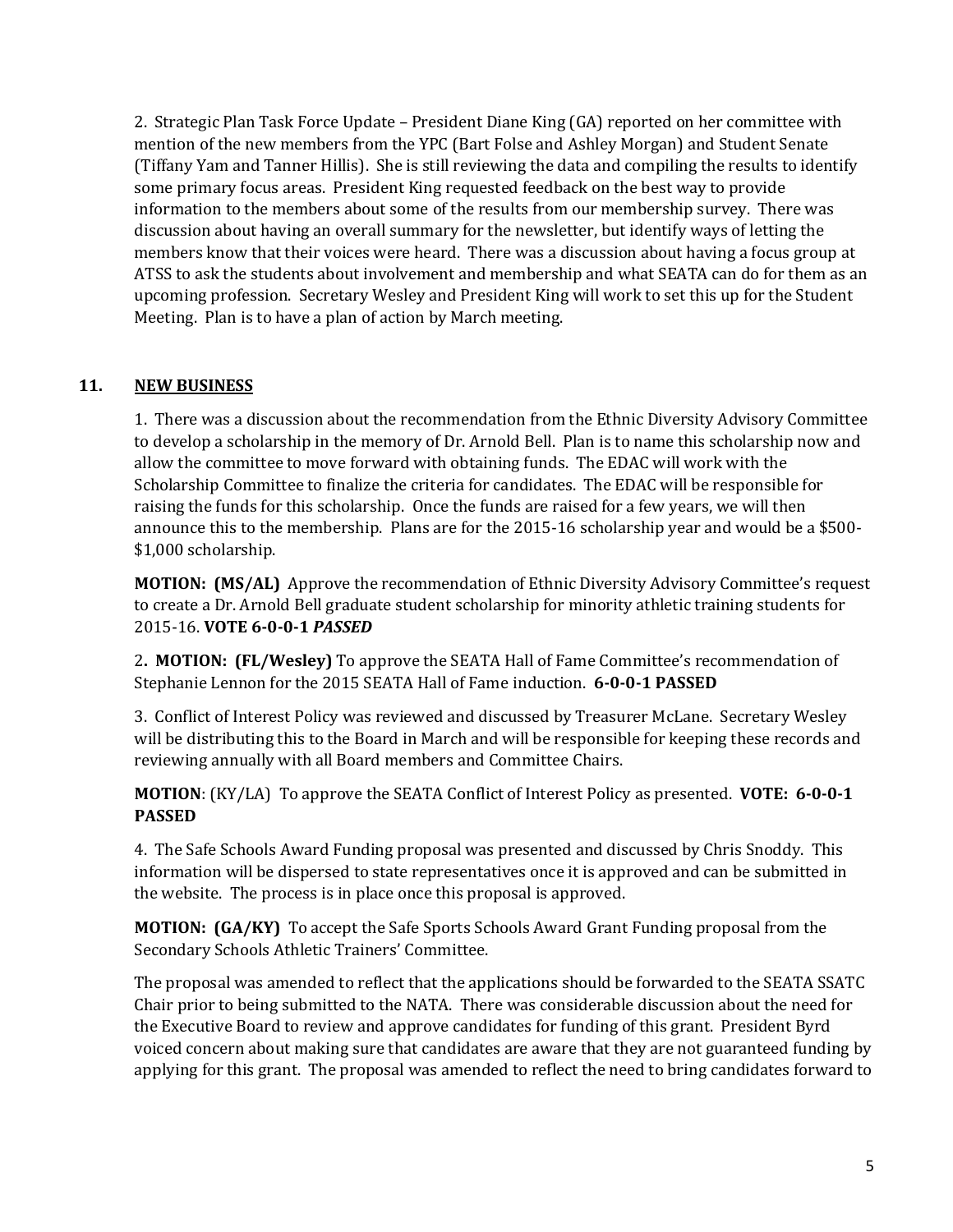the Board for approval. The proposal was also amended to reflect that the grant amount was a maximum of \$150 per school if the Board approved a hardship for the application.

**MOTION TO AMEND: (GA/KY)** Amend the motion to reflect the changes discussed and noted in revised proposal. **2/3 Vote Needed to accept the amended motion VOTE: 7-0-0-0**

**MOTION: (TN/GA)** To accept the Safe Sports Schools Award Grant Funding proposal as amended. **VOTE: 7-0-0-0** *PASSED*

This motion is approved, so Secondary Schools Athletic Trainers' Committee can move forward. Secretary Wesley will send out a copy of this revised document for State Presidents and Chairman Snoddy.

5. President Chris King (AL) briefly discussed a proposal to develop a marketing/advertising grant for state associations. Money can be used for attending conferences and exhibiting to market the profession. President Mackie appointed a work group to assist President King (AL) in developing a formal proposal with a dollar amount at the March Board Meeting. President Bryant (MS) and President King (AL) volunteered to assist President King (GA) in this project

## 1. **INFORMATIONAL ITEMS**

1. State Presidents are reminded to get the requests for Capital Hill Funding to President Mackie and Treasurer McLane in advance for approval. All requests for funding (of up to \$500 per person) for the two representatives per state need to be approved by the state president.

2. Remind committee chairs to submit their Committee Reports are to be submitted by February 28 in order to be reviewed and processed by the March meeting. Also remind Chairs to review their P&P sections and get info back to Secretary Wesley.

## **7. ADJOURNMENT**

President Mackie thanks everyone for their attendance and participation. The meeting was adjourned at 10:27 PM EST.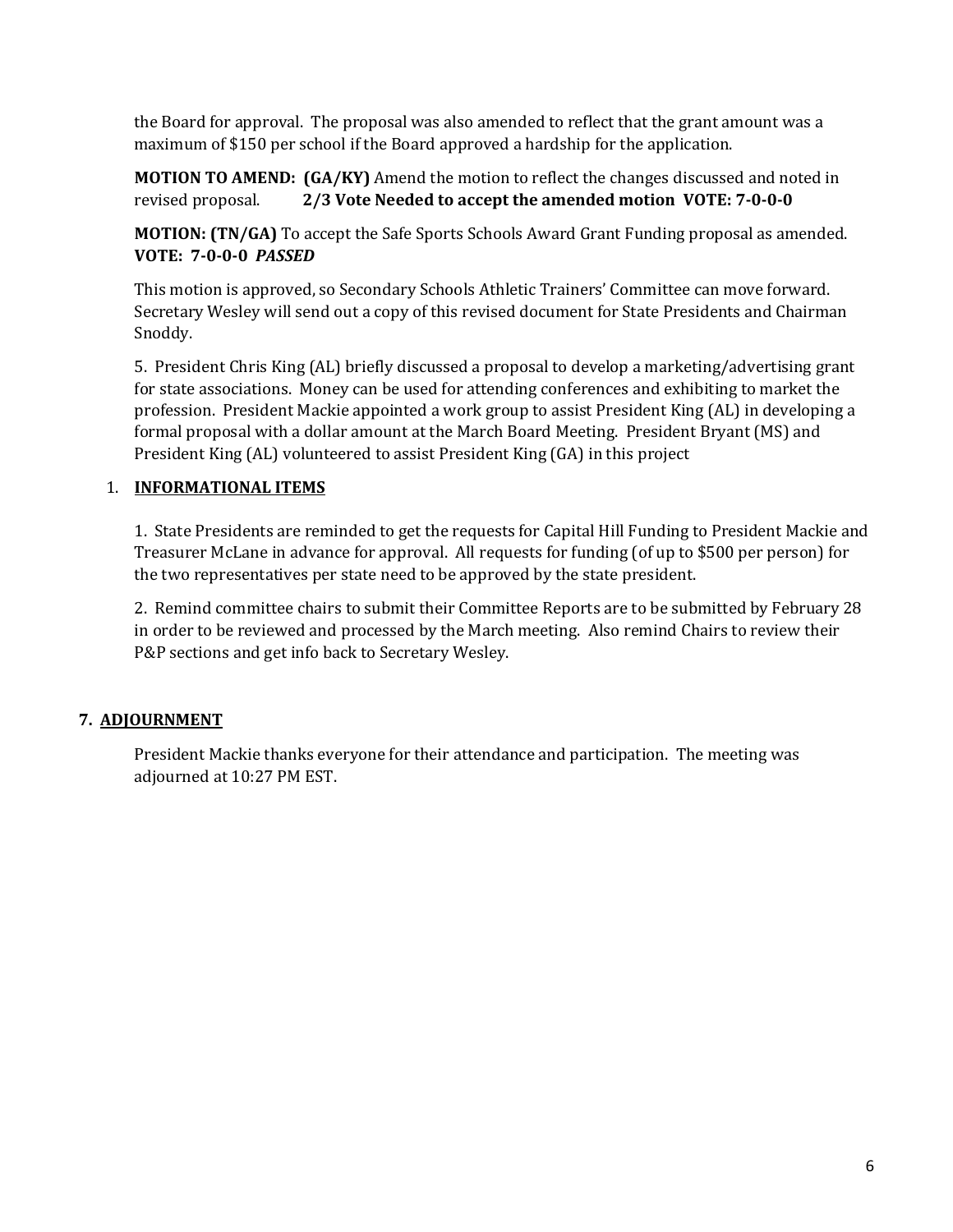# SEATA Secondary School Athletic Training Committee Safe Sport School Award Grant Funding in District 9 **Revised 1-5-2015 and Approved**

### **History**

In late 2014 the SEATA Executive Board generously provided \$5250 for paying for accepted Safe Sport School applications. Each state will be allowed to award up to \$750.

The purpose of this grant is two-fold.

 $\triangleright$  Encourage each state in SEATA to promote the Safe Sports School Award within their state

 $\triangleright$  Help schools overcome both the financial and philosophical stumbling blocks associated with the \$150 award fee

## **Implementation Process**

The SEATA SSATC has been charged with encouraging secondary schools to apply for the Safe Schools Program.

Proposed action steps pending approval are:

1. Schools desiring assistance with application fee funding are responsible to complete the Safe Schools Application and forwarding it to the SEATA SSATC Chair.

2. Submit request for funding to the SEATA SSATC Chair who will coordinate with the state SSATC representative to determine allocation of funds up to \$150.00 per school and \$750.00 total for state upon presentation to and approval by the SEATA Executive Board.

3. State SSATC Chair will forward the Safe School application and notice of SEATA funding the designated amount approved for final approval by the NATA. NATA reviews and approves the Safe School Application. NATA contact is Britni Adams, [britnia@nata.org,](mailto:britnia@nata.org) 972-532-8828.

4. Upon final approval by the NATA, the NATA Contact will notify the school of its approval pending full payment of application fee by SEATA and or the amount responsible for by the school. The SSATC chair, SEATA Officers will be notified for informational purposes. Treasurer will pay the NATA, Secretary will announce in appropriate publications and through our communication channels. District Director and or President may choose to send congratulatory correspondence.